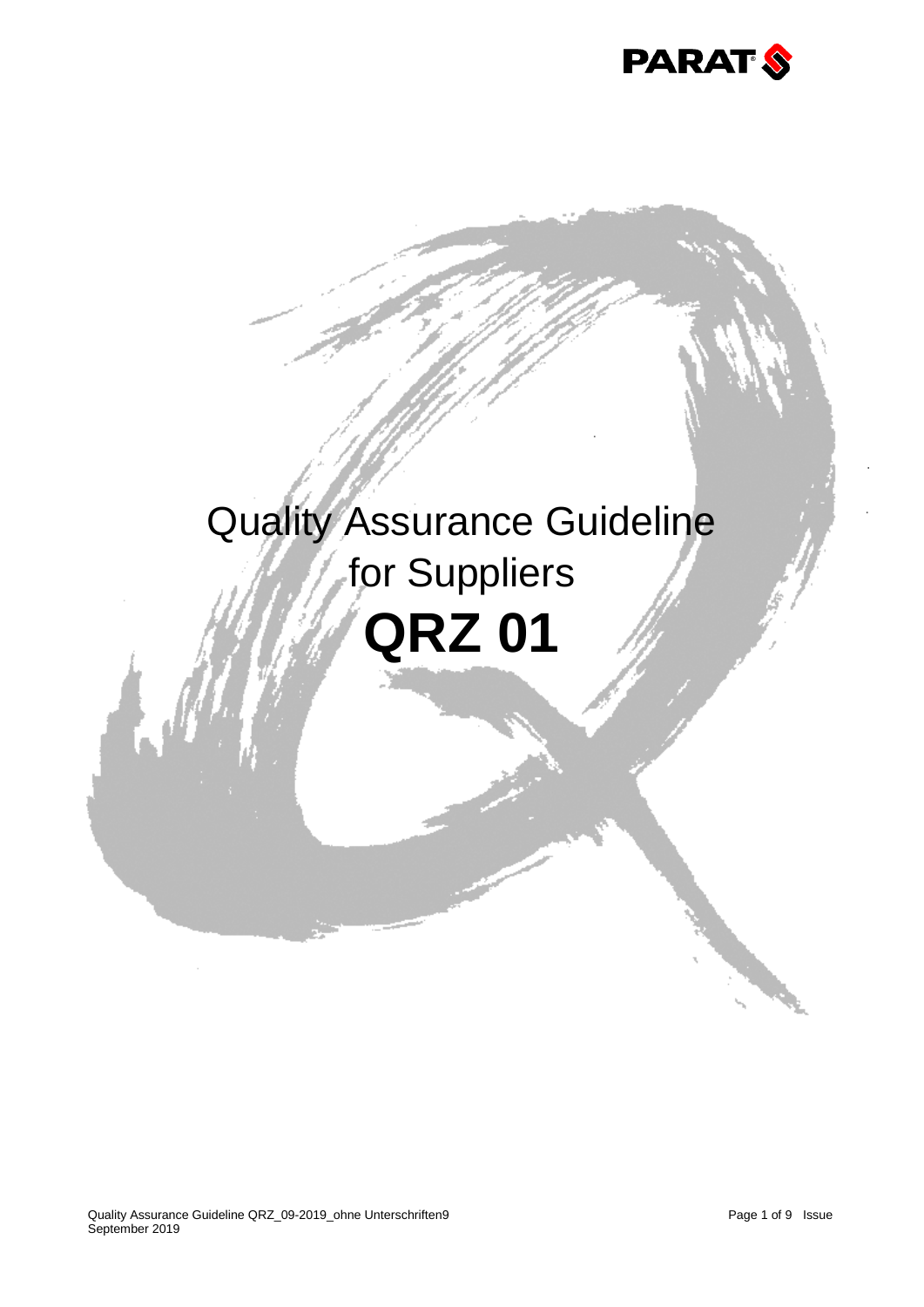

# **Table of Contents**

| 2              |           |                                  |   |  |  |  |  |
|----------------|-----------|----------------------------------|---|--|--|--|--|
| 3              |           |                                  |   |  |  |  |  |
| 4              |           |                                  |   |  |  |  |  |
| 5              |           |                                  |   |  |  |  |  |
|                | 5.3.1     |                                  |   |  |  |  |  |
| 6              |           |                                  |   |  |  |  |  |
|                | 6.1.2.3   |                                  |   |  |  |  |  |
| $\overline{7}$ |           |                                  |   |  |  |  |  |
|                | 7.1.3.1   |                                  |   |  |  |  |  |
|                | 7.1.3.2   |                                  |   |  |  |  |  |
|                | 7.1.5     |                                  |   |  |  |  |  |
| 8              |           |                                  |   |  |  |  |  |
|                | 8.1       |                                  |   |  |  |  |  |
|                | 8.1.2     |                                  |   |  |  |  |  |
|                | 8.2       |                                  |   |  |  |  |  |
|                | 8.2.3.1.2 |                                  |   |  |  |  |  |
|                | 8.2.3.1.3 |                                  |   |  |  |  |  |
|                | 8.3       |                                  |   |  |  |  |  |
|                | 8.3.3     |                                  |   |  |  |  |  |
|                | 8.3.3.1   |                                  |   |  |  |  |  |
|                | 8.3.3.2   |                                  |   |  |  |  |  |
|                | 8.3.3.3   |                                  |   |  |  |  |  |
|                | 8.3.4.3   |                                  |   |  |  |  |  |
|                | 8.3.5.1   |                                  |   |  |  |  |  |
|                | 8.3.6     |                                  |   |  |  |  |  |
|                | 8.4       |                                  |   |  |  |  |  |
|                | 8.4.1.3   |                                  |   |  |  |  |  |
|                | 8.4.2.1   |                                  |   |  |  |  |  |
|                | 8.4.2.2   |                                  |   |  |  |  |  |
|                | 8.4.2.4   |                                  |   |  |  |  |  |
|                | 8.5       |                                  |   |  |  |  |  |
|                | 8.5.1     |                                  |   |  |  |  |  |
|                | 852       | Identification and traceability. | 7 |  |  |  |  |
|                | 8.5.3     |                                  |   |  |  |  |  |
|                | 8.5.4     |                                  |   |  |  |  |  |
|                | 8.5.4.1   |                                  |   |  |  |  |  |
|                | 8.5.6     |                                  |   |  |  |  |  |
|                | 8.7       |                                  |   |  |  |  |  |
| 9              |           |                                  |   |  |  |  |  |
|                | 9.1       |                                  |   |  |  |  |  |
|                | 9.1.1     |                                  |   |  |  |  |  |
|                | 9.1.1.2   |                                  |   |  |  |  |  |
| 10             |           |                                  |   |  |  |  |  |
|                | 10.2.3    |                                  |   |  |  |  |  |
|                |           |                                  |   |  |  |  |  |
|                |           |                                  |   |  |  |  |  |
|                |           |                                  |   |  |  |  |  |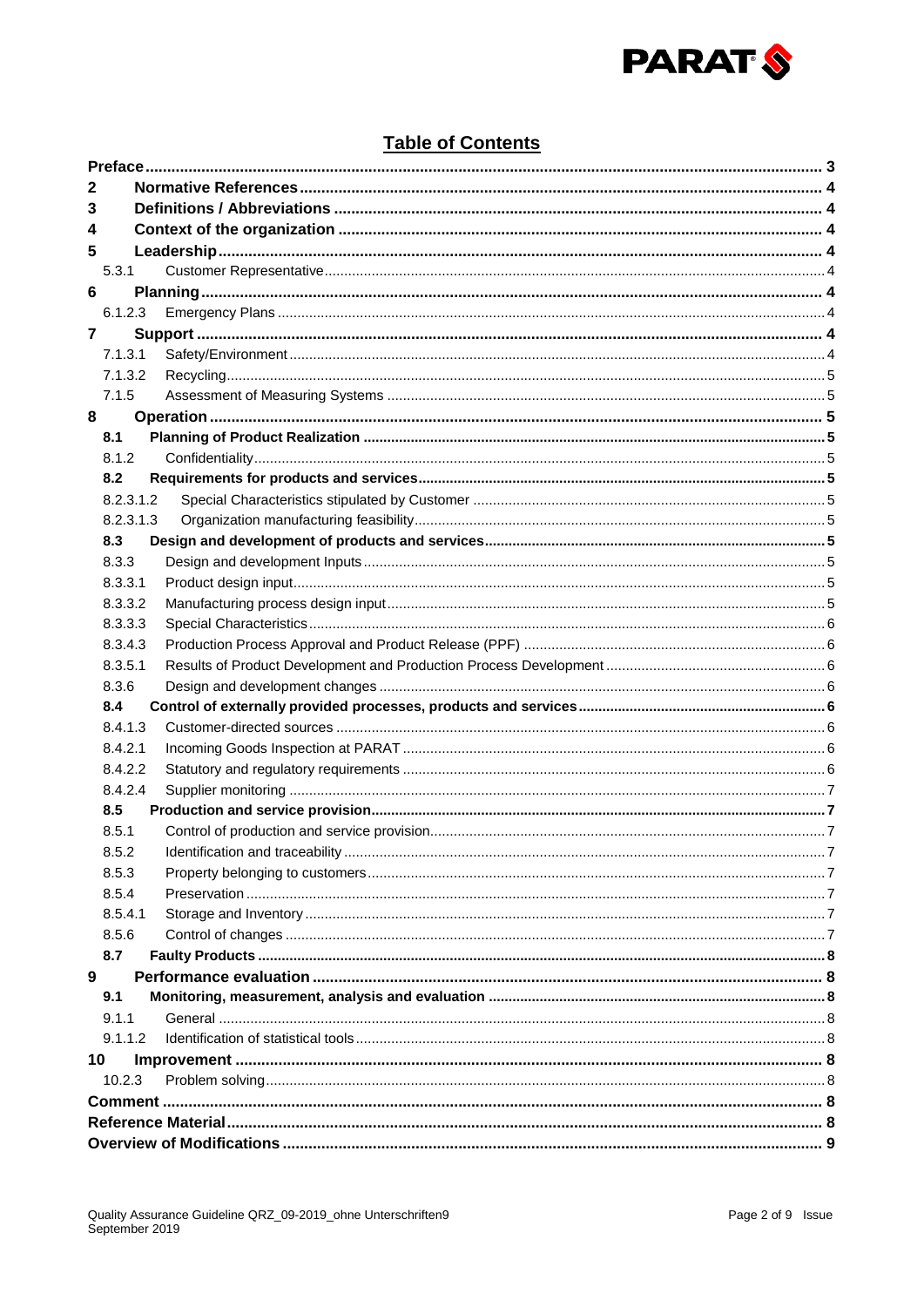

# **Preface**

In order to live up to continuous market requirements, we are in an urgent need of capable suppliers, who endeavor jointly, even beyond basic requirements, to face up to future challenges.

With such partners being competent and willing to bring in product- and process-related know how for mutual benefit, we will be able to achieve ambitious quality objectives.

This quality assurance guideline shows the operations for a partnership cooperation between suppliers and our companies

## **PARAT Beteiligungs GmbH**

Schönenbach Straße 1 94089 Neureichenau (Deutschland)

**PARAT GmbH & Co. KG**

Schönenbach Straße 1 94089 Neureichenau (Deutschland)

# **PARAT Ungarn Kft.**

Gyarmati út. 1 2699 Szügy (Ungarn)

# **S.C. PARAT RO S.R.L.**

Str. Baratilor 8a Sat. Albesti, Com. Albesti 547025 Jud. Mures (Rumänien)

## **PARAT Vehicle Trim Parts (Nantong) Co., Ltd.**

Changxing Road 19, NETDA, Nantong Jiangsu Province, Post Code 226016 P.R.C.

(hereinafter called PARAT). The guideline is the basic principle for our common activities and defines the requirements to ensure the quality of supplied products.

**This quality assurance guideline constitutes a binding document. It is part of the contractual agreement between PARAT and the supplier.**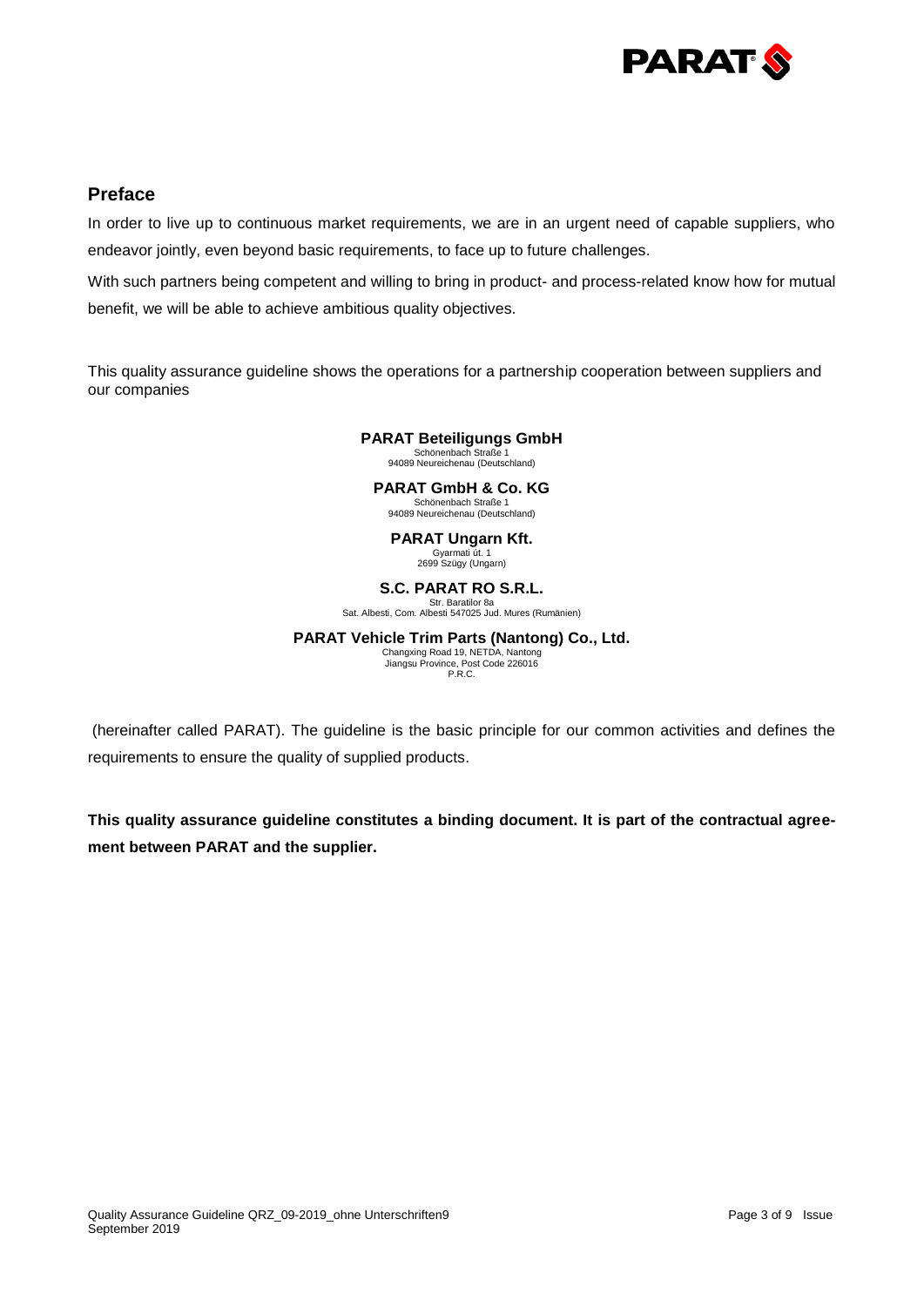

# **2 Normative References**

This document contains provisions which constitute provisions of this quality assurance guideline by references in the text. The structure of this guideline follows ISO 9001 and IATF 16949, in order to maintain relation to standard requirements. As we only describe very important basic principles for PARAT, we partly do not observe consecutive numbering.

# **3 Definitions / Abbreviations**

| Cmk                      | short-term capability: capability index of a solid (controlled) process.                                                                                                                                                                                 |  |  |
|--------------------------|----------------------------------------------------------------------------------------------------------------------------------------------------------------------------------------------------------------------------------------------------------|--|--|
|                          | Index is determined via big spot tests within short period of time.                                                                                                                                                                                      |  |  |
| Cpk                      | long-term capability: capability index of a solid (controlled) process.                                                                                                                                                                                  |  |  |
|                          | Index is determined via small spot tests within a longer period of time.                                                                                                                                                                                 |  |  |
| <b>PPF</b>               | production process and product release                                                                                                                                                                                                                   |  |  |
| <b>PPM</b>               | Parts Per Million (faulty parts per 1 Million)                                                                                                                                                                                                           |  |  |
| QM-System                | <b>Quality Management System</b>                                                                                                                                                                                                                         |  |  |
| special characteristics  | Product characteristics or production process parameter, which can affect safety or<br>compliance with administrative provisions, fit, function, performance or further<br>product processing. These characteristics may also be denominated differently |  |  |
| critical characteristics | in purchase specifications (e. q. as critical, important or significant characteristics).<br>Product characteristics or production process parameter, which may affect<br>safety or compliance with administrative provisions.                           |  |  |

Comment: The abbreviations and interpretations are valid as stated in the ISO 9000 and ISO 9001.

# **4 Context of the organization**

Based on the products delivered to PARAT, the supplier has to comply at least with the requirements of elements 7.5.2 (Creating and updating), 7.5.3 (Control of documented information), 8 (Operation), 9 (Performance evaluation) and 10 (Improvement) of ISO 9001. In addition, the requirements of this quality assurance guideline and contractual provisions are binding.

Suppliers delivering to our automotive division shall

- provide a QM-System according to DIN EN ISO 9001 (and apply it), which has been certified by an accredited certificate authority, resp. supplier shall strive for such certification.
- enhance the QM-System regarding compliance of requirements according to IATF 16949.

## **5 Leadership**

## **5.3.1 Customer Representative**

Supplier must assign personnel with their responsibilities and competencies, in order to ensure compliance with PARAT's requirements. These assignments must be documented (e.g. customer representative) and includes but is not limited to the selection of special characteristics, setting quality objectives and related training, corrective and preventive actions, product design and development, capacity analysis, logistics information, customer scorecards, and customer portals.

# **6 Planning**

## **6.1.2.3 Emergency Plans**

Supplier must identify and evaluate internal and external risks to all manufacturing processes and infrastructure equipment essential to maintain production output and to ensure that requirements from PARAT are met. In addition, contingency plans must be prepared to maintain part supply in the event of any of the following events: key equipment failures, interruption from externally provided products, processes, and services, recurring natural disaster, fire, utility interruptions, labour shortages or infrastructures disruptions. In addition to the contingency plans, a notification process must be established to PARAT for the extent and duration of each situation affecting PARAT operations.

The contingency plans shall include provisions to validate that the manufactured product continues to meet customer specifications after the re-start of production following an emergency in which production was stopped and if the regular shutdown processes were not followed.

# **7 Support**

## **7.1.3.1 Safety/Environment**

Supplier has to consider product safety and measures to minimize potential risks for workers and environment, especially in development process and at production process works.

Supplier has to fulfil REACH-regulation 1907/2006 EG. Based on this, the supplier has to provide requisite information first time during quotation phase. For substances of very high concern additionally to the material name we need sufficient information to allow safe use of the article. Safety data sheets have to be forwarded to PARAT for all materials and preparations. Production facilities and machines supplied to PARAT must comply with applicable regulations.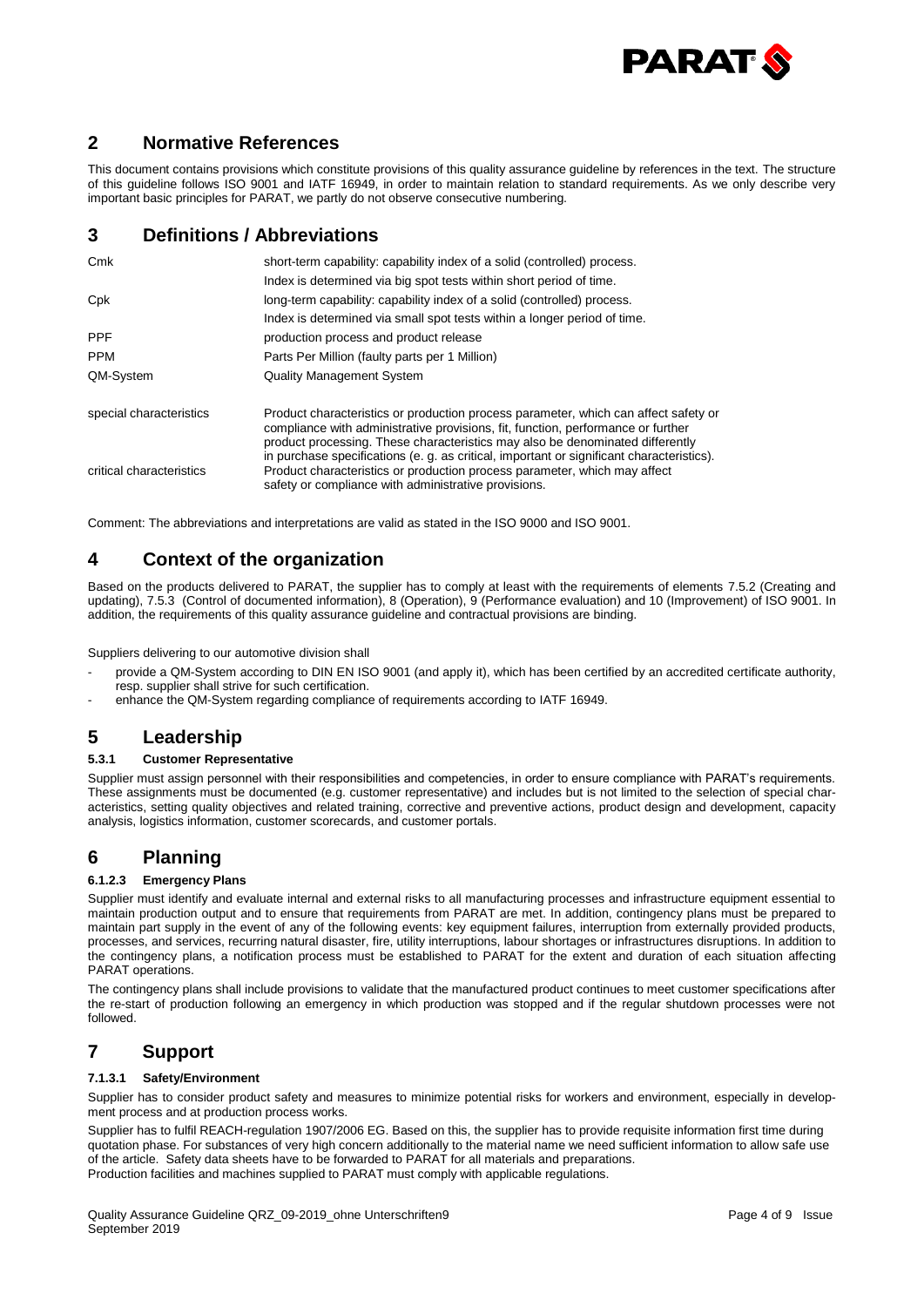

## **7.1.3.2 Recycling**

Materials recycling (e. g. varietal purity) has to be recognized during product development.

If stipulated, materials will be returned to supplier for recycling purpose.

#### **7.1.5 Assessment of Measuring Systems**

Only test equipment with adequate small measurement uncertainty shall be used for any measurement activities. Evidence for test equipment capability has to be supplied and presented to PARAT by request.

# **8 Operation**

Generally, all products have to be delivered faultless and in time. If supplier fails to fulfil this requirement, PARAT may claim payment of all costs incurred, as stipulated separately.

## **8.1 Planning of Product Realization**

Supplier must plan and develop the processes necessary for product realization. This includes quality planning. Basic principle for quality planning constitute VDA-volumes 4 part 1 to 3 resp. APQP (QS 9000).

Supplier has to define following items when planning product realization:

- quality objectives and product requirements,
- necessary product-specific verification-, validation-, monitoring- and testing activities, as well as product acceptance criteria,

- necessary records to verify that realization processes and resulting products fulfill requirements.

The planning result must be available in appropriate form and has to be presented, resp. the right of access has to be granted to PARAT by request.

Supplier has to determine acceptance criteria and, if requested, solicit approval by PARAT. Current acceptance criteria (e. g. special and critical characteristics) are binding.

#### **8.1.2 Confidentiality**

Confidentiality during development of products and projects by order of PARAT, as well as confidentiality of corresponding product information has to be assured.

## **8.2 Requirements for products and services**

#### **8.2.3.1.2 Special Characteristics stipulated by Customer**

Supplier must demonstrate requirement fulfillment regarding special characteristics determined by him and customer. Corresponding records have to be kept.

The records will be provided to PARAT by request, resp. right of access will be granted.

#### **8.2.3.1.3 Organization manufacturing feasibility**

Supplier must check, if it is feasible that the supplier`s manufacturing processes are capable of consistently producing product that meets all of the engineering and capacity requirements specified by PARAT. The feasibility study must also be carried out and documented for each changed manufacturing process or for every change to the product.

## **8.3 Design and development of products and services**

The items of this section may be excluded regarding product development, or may only be used in a reduced way, if supplier bears no responsibility for product development. Nevertheless he is obliged to point PARAT out to possible problems during realization of specifications as well as product risks.

These exclusions are not subject to development of production process.

#### **8.3.3 Design and development Inputs**

Inputs regarding product requirements have to be defined, recorded and realized.

These inputs must contain:

- a) functional and performance requirements (e. g. procurement data by PARAT as per order text, drawing, specifications, contract document, standards, a.s.o.),
- b) information derived from previous similar design and development activities,
- c) applicable statutory\* and regulatory requirements,
- d) standards or codes of practice that the supplier has committed to implement,
- e) potential consequences of failure due to the nature of the products and services.

\* This implies material prohibitions and application-oriented restrictions. More information is available on our homepage which will be updated on changes.

#### **8.3.3.1 Product design input**

In case of new development and change a Design-FMEA must be generally prepared according to guidelines of VDA volume 4 part 2 (resp. according to QS 9000:FMEA, if requested).

#### **8.3.3.2 Manufacturing process design input**

In case of development and change of production processes a Process-FMEA must generally be prepared according to guidelines of VDA volume 4 part 2 (resp. according to QS 9000:FMEA, if requested).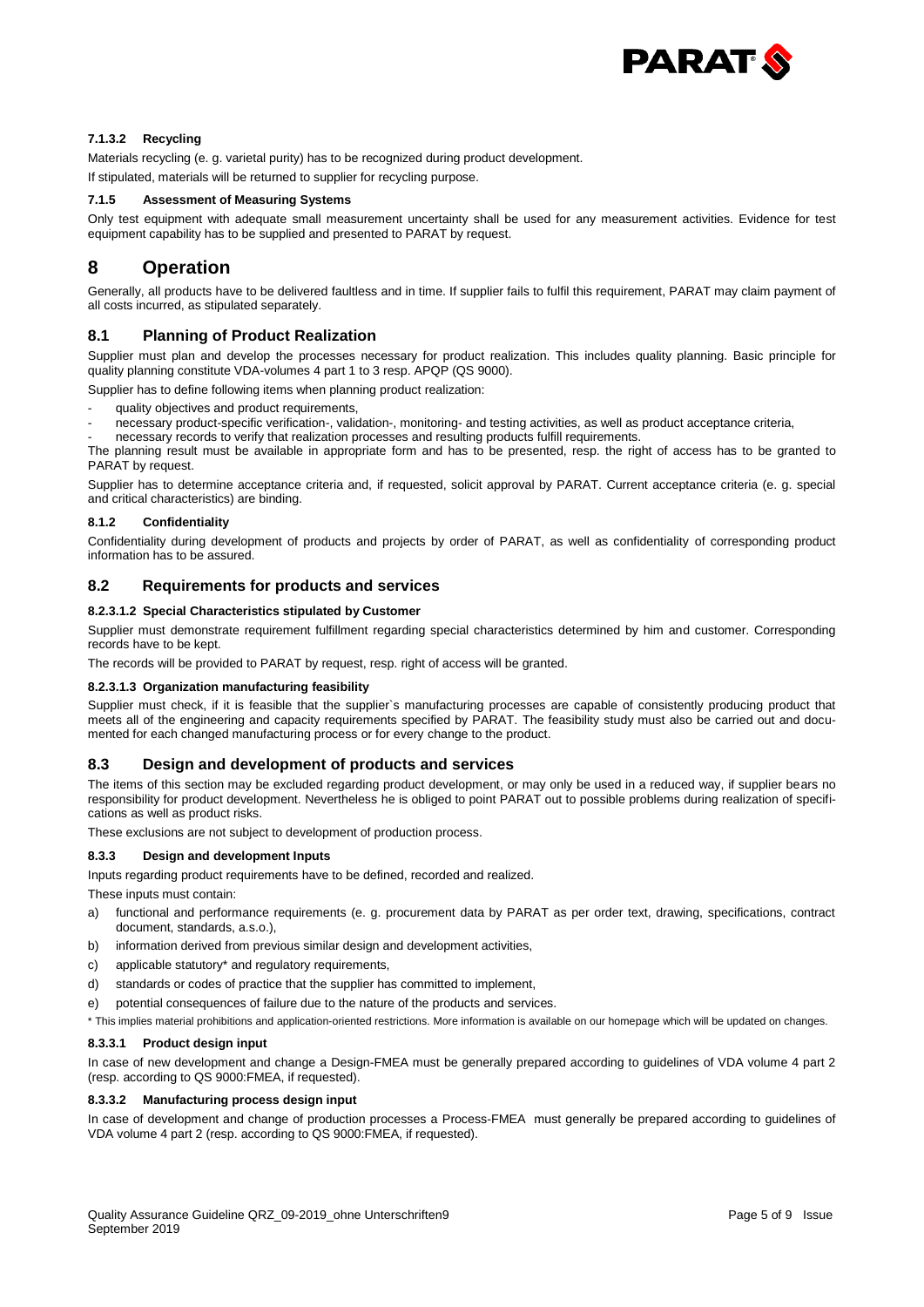

#### **8.3.3.3 Special Characteristics**

Supplier must identify, define and document special characteristics and include any special characteristics in the product control plan.

If stipulated, PARAT will confirm compliance with special characteristics via plant test certificates. The necessary documentation has to be worked out free of charge.

If stipulated during planning/development, resp. requested by PARAT, the process capability will be calculated statistically via process capability studies and confirmed afterwards.

For evidence of process capability following limits are applicable (unless otherwise agreed):

short-term capability Cmk  $\geq 1.67$  long-term capability Cpk  $\geq 1.33$ 

#### **8.3.4.3 Production Process Approval and Product Release (PPF)**

Assessment of production processes and First Sampling are the basis for production process approval and product release. The necessary releases can be effected by PARAT and/or our customers at supplier's plant.

Supplier has to comply with PARAT's current procedure for production process approval and product release (e. g. according to VDA volume 2, QS 9000:PPAP). The necessary documentation has to be worked out. Target date according to purchase order.

The PPF-procedure comprises evidence of all characteristics defined by PARAT, including provisions, standards and specifications concerned.

The PPF-procedure has to be started independently by supplier in case of

- innovations
- technical modifications (parts changed, specifications changed)
- change at suppliers production facilities (e. g. internal relocation)
- changes in subcontractors chain
- changes in production process (e. g. parameter, procedure, operations, a.s.o.)
- long-time production downtimes.

Unless determined otherwise by PARAT, production process approval and product release are carried out according to VDA volume 2.

Unless otherwise agreed, sample parts with adequate documentation have to be sent to PARAT for PPF in any cases. The necessary sample parts quantity has to be coordinated with PARAT, resp. can be seen on purchase order. First samples must be produced using series tools and equipment, and the manufacturing process must comply with the later series production.

All physical products to be delivered to PARAT must fulfill requirements according to applicable EU Directives with regards to material composition. In compliance with supplier information mentioned in 8.3.3, all material data have to be transmitted in the course of PPF procedure and to be confirmed on cover sheet of PPF documentation. In case of declaration in IMDS, IMDS-ID has to be present on cover sheet of PPF documentation. Conformity to EU Directives resp. complete declaration of ingredients and complete information according to 7.1.3.1 are prerequisites for PPF procedures.

Before sample parts and documentation presentation, all characteristics, which diverge from target specifications, have to be coordinated in writing with PARAT and to be documented via special release. In case of deviating / incomplete PPF procedures, PARAT may demand an expense allowance according to separate arrangement.

Supplier has to apply the procedure for production process approval and product release also to his subcontractors.

#### **8.3.5.1 Results of Product Development and Production Process Development**

FMEA's have to be presented to PARAT by request and inspection has to be allowed.

#### **8.3.6 Design and development changes**

Records showing design and development changes, results of reviews of the changes, authorization of the changes and necessary actions taken to prevent adverse impacts have to be presented to PARAT by request and inspection has to be allowed. Development changes contain all modifications made during production time of a product.

## **8.4 Control of externally provided processes, products and services**

#### **8.4.1.3 Customer-directed sources**

Utilization of supply sources approved by PARAT, including tooling and measuring device suppliers, does not release supplier from his responsibility to guarantee quality of such products obtained.

#### **8.4.2.1 Incoming Goods Inspection at PARAT**

Independent of final inspection done by supplier, PARAT carries out following incoming goods inspections:

- identification test
- visual inspection regarding immediately recognizable transport damage
- quantity inspection (according to shipping documents)
- problem-oriented inspection of product characteristics

PARAT will immediately notify the supplier in writing about obviously recognized defects (in special cases even in advance by phone). Hidden defects, which have not been recognized during incoming goods inspection, as to say, which have not been seen, will be communicated to supplier after detection, as to say, with scrap collect approval.

#### **8.4.2.2 Statutory and regulatory requirements**

Supplier must ensure the compliance of all processes, products and services, including spare parts as well as parts of external suppliers and externally provided processes, with all requirements of PARAT as well as with the current applicable statutory and regulatory requirements in the country of receipt, the country of shipment, and the PARAT-identified country of destination, if provided.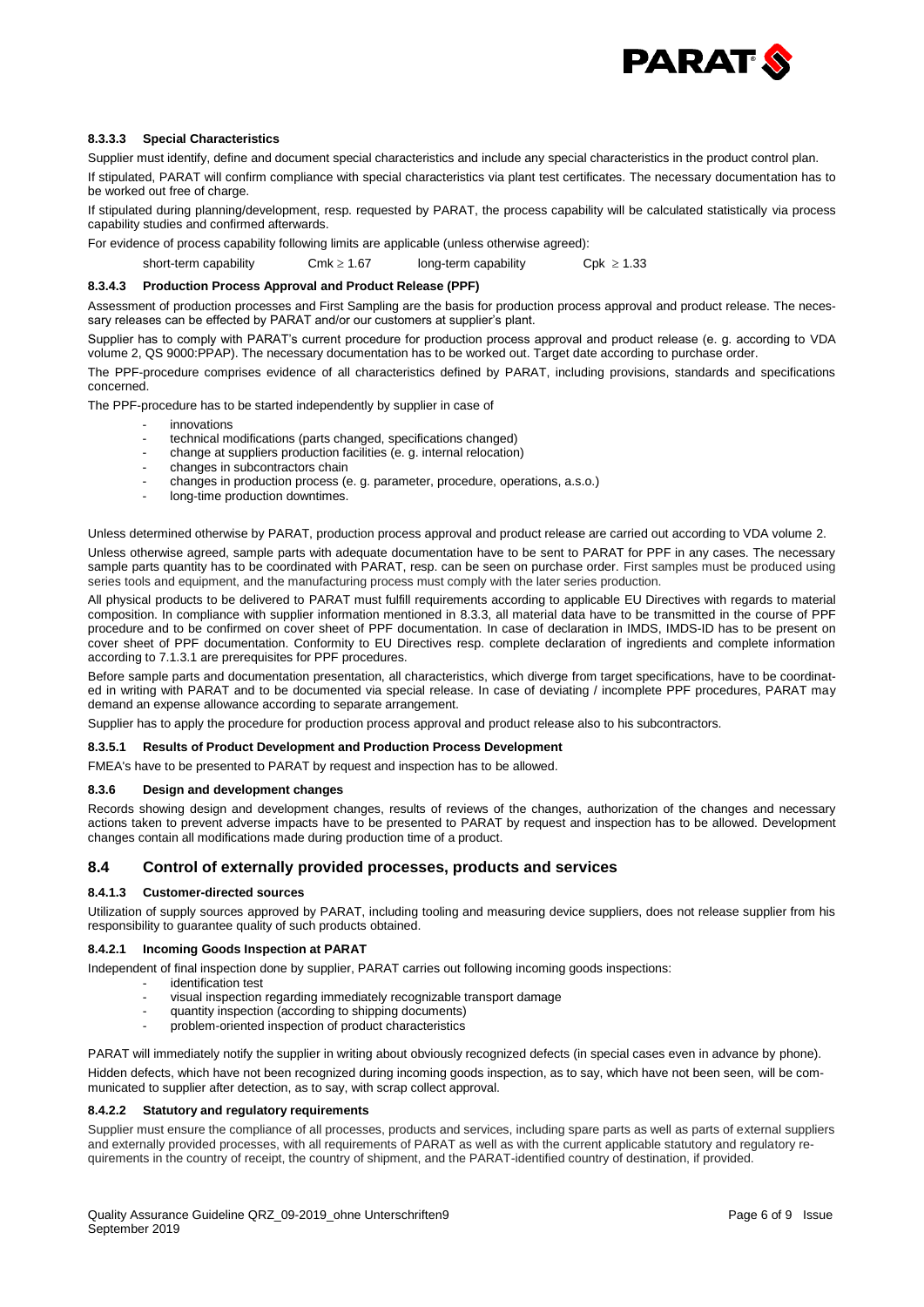

#### **8.4.2.4 Supplier monitoring**

Suppliers have to control their performances with the aid of following indicators:

- quality of products delivered,
	- disruptions at PARAT, as to say, at customer (incl. yard holds and stop ships),
	- delivery schedule performance.
	- number of occurrences of premium freight,
	- status reports by PARAT regarding quality and shipping matters,
- warranty, field actions, and recalls.

#### **8.5 Production and service provision**

#### **8.5.1 Control of production and service provision**

Supplier must draw up documented working instructions or other specifications for all workers responsible for process operations, which may affect product quality. These instructions or specifications shall be available for usage at working place.

The instructions shall derive from sources, such as quality management plan, production control plan and product realization process.

#### **8.5.2 Identification and traceability**

Supplier has to label the products and/or packaging units clearly visible with at least part number, date and quantity. PARAT specifications have to be observed regarding labelling type. Unmarked, resp. incorrect labelled products shall be treated as faulty products.

In case of critical and, if necessary, even in case of other special characteristics, supplier has to guarantee appropriate traceability. That means,

- restriction to a certain lot size shall be possible in the event of damage.
- product condition has to be verified retroactively using appropriate records.

Traceability has to be guaranteed concerning characteristics, which

- are regulated by law,
- are defined by PARAT or her customers,
- have been determined by supplier himself in his own interest.

If characteristics are predetermined in PARAT's procurement documents, they have to be labelled accordingly, e. g.

- according to VDA volume 1
- marking of document with a "D",
- with indication in writing, that a critical or safety-related characteristic or a characteristic subject to documentation is concerned.

The characteristics must also be marked in supplier's documentation. Restriction type and traceability must be arranged with PARAT in case of critical characteristics or characteristics determined by PARAT. This can be done for example according to order number, product, packaging unit, job number, delivery date or according to separate stipulation. Unless agreed otherwise, traceability data shall be marked on products and/or packaging units. Production part approvals, tooling records (including maintenance and ownership), product and process design records, purchase orders (if applicable), or contracts and amendments shall be retained for the length of time that the product is active for production and service requirements, plus one calendar year, unless otherwise specified by PARAT or regulatory agency. Production part approval documented information may include approved product, applicable test equipment records, or approved test data.

#### **8.5.3 Property belonging to customers**

PARAT's own tooling, production and measurement equipment shall be labeled durable, so that ownership structure is clearly identifiable and detectable. Supplier shall exercise care with property belonging to PARAT while it is under the organization`s control or being used by the supplier. When the property of PARAT is lost, damaged or otherwise found to be unsuitable for use, the supplier shall report this to PARAT and retain documented information on what has occurred.

#### **8.5.4 Preservation**

Supplier has to store material products in appropriate stockrooms and storage containers, so that product conformity up to manufacture at PARAT is guaranteed.

#### **8.5.4.1 Storage and Inventory**

Supplier must use an inventory system, such as "first-in/first-out", in order to optimize warehouse response time and to guarantee stock turnover. Obsolete products shall be controlled in a manner similarly to that of nonconforming products. Supplier shall comply with preservation, packaging, shipping, and labelling requirements as provided by PARAT.

#### **8.5.6 Control of changes**

Any change in product realization, which may affect customer requirement, has to be reported to and approved by PARAT, especially by changes:

- on manufacturing processes, materials or vendor parts,
- at the manufacturing site (relocation),
- other actions which may affect the quality of the products, e.g. Change of the source of supply of upstream products, if this can affect product characteristics.

PARAT must be informed in writing in time (but at least 8 weeks before the planned introduction of the change), so that PARAT can check whether the planned changes can adversely affect products or processes.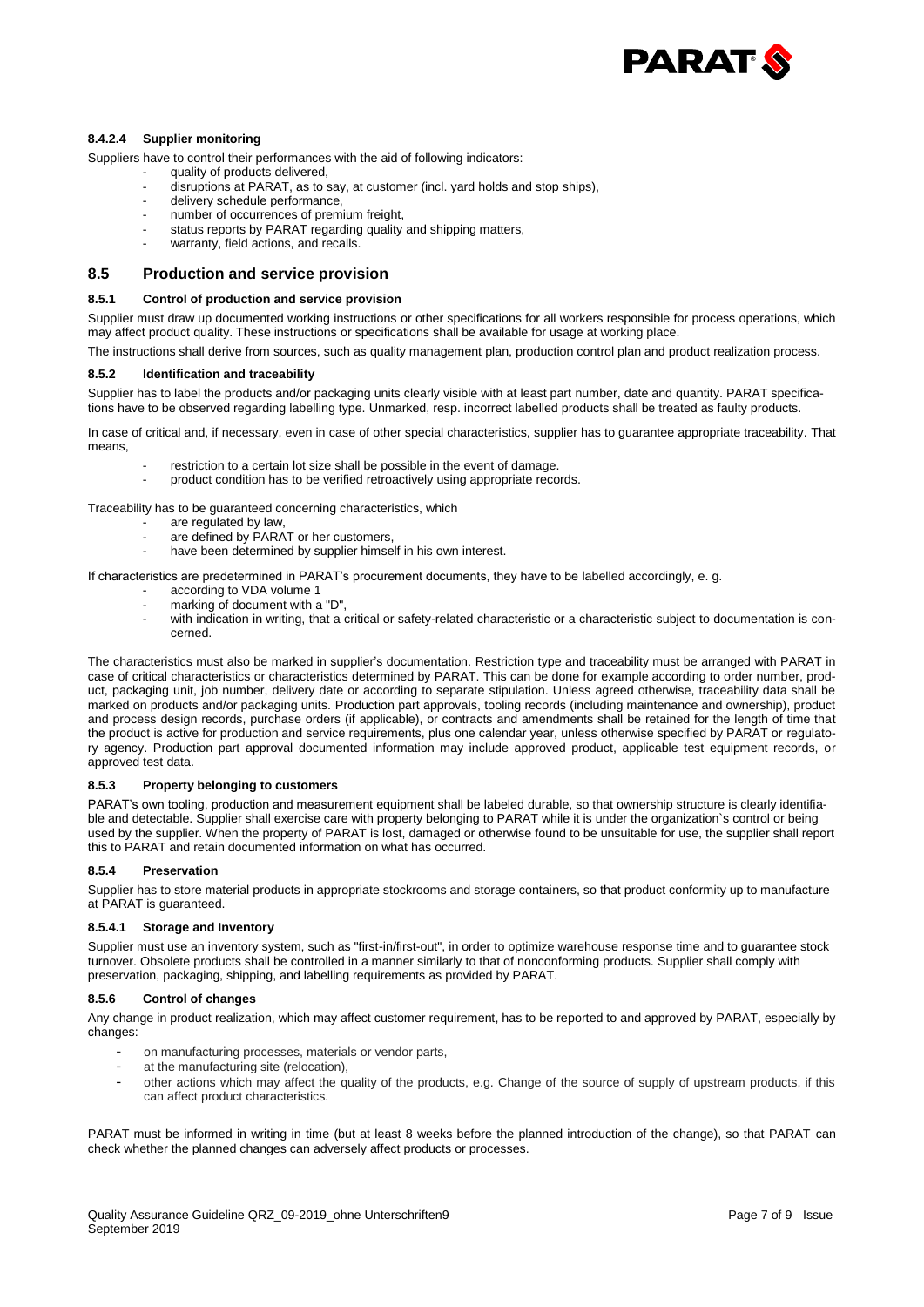

## **8.7 Faulty Products**

Regulations regarding warranty and fault compensation, which exceed legal regulations, will be stipulated product-related with supplier and determined by e. g. shipping instructions, order text, contract specifications a.s.o. Supplier shall ensure that outputs do not conform to their requirements are identified and controlled to prevent their unintended use or delivery.

# **9 Performance evaluation**

## **9.1 Monitoring, measurement, analysis and evaluation**

#### **9.1.1 General**

If PPM-objectives are stipulated, supplier must calculate the appropriate product-related PPM-figures and provide them to PARAT by request. Any agreement on PPM-objectives does not relieve supplier from his responsibility to deliver faultless products. Even lot fraction defectives, which are within the objectives stipulated, are subject to mentioned procedures concerning cost and fault compensation. If agreed PPM-objectives are not met, improvement actions must be taken and communicated to PARAT.

#### **9.1.1.2 Identification of statistical tools**

If requested, appropriate statistical methods within the framework of APQP (Advanced Product Quality Planning) shall be determined and included in the design- and process risk analysis (such as DFMEA or PFMEA) and in the production control plans. Application results of statistical methods shall be sent to PARAT on demand.

## **10 Improvement**

## **10.2.3 Problem solving**

Supplier shall define a problem solution process, which is suitable for reproducible detecting and eliminating root causes. Suppliers delivering products to our automotive division shall apply the problem solution method (e.g. 8D-Report) determined by PARAT.

- Written comments concerning root cause and time-phased corrective actions have to be sent to PARAT within
	- 24 hours for prompt measures,
		- 5 working days for middle-term and long-term measures,

## unless otherwise agreed.

The supplier enables PARAT and its customers the possibility to verify the effectiveness of the QM system and the processes for product realization through appropriate audits at supplier`s plant after coordination.

# **Comment**

Deviations regarding this guideline are only allowed if approved in writing by PARAT.

# **Reference Material**

| VDA Volume 1           | Verification Management                                                                                      |
|------------------------|--------------------------------------------------------------------------------------------------------------|
| VDA Volume 2           | <b>Quality Assurance of Deliveries</b>                                                                       |
| VDA Volume 4           | Quality Assurance before start of production                                                                 |
| <b>DIN EN ISO 9000</b> | Quality Management Systems: basics and definitions                                                           |
| <b>DIN EN ISO 9001</b> | <b>Quality Management Systems: Requirements</b>                                                              |
| QS 9000: APQP          | Advanced Product Quality Planning and Control Plan                                                           |
| QS 9000: PPAP          | <b>Production Part Approval Process</b>                                                                      |
| QS 9000: MSA           | <b>Measurement Systems Analysis</b>                                                                          |
| QS 9000: SPC           | <b>Statistical Process Control</b>                                                                           |
| IATF 16949             | Quality management system requirements for automotive production and relevant<br>service parts organizations |
| <b>Website PARAT</b>   | information for suppliers on prohibited materials                                                            |

The supplier is responsible for obtaining and applying the current issue of these supporting documents.